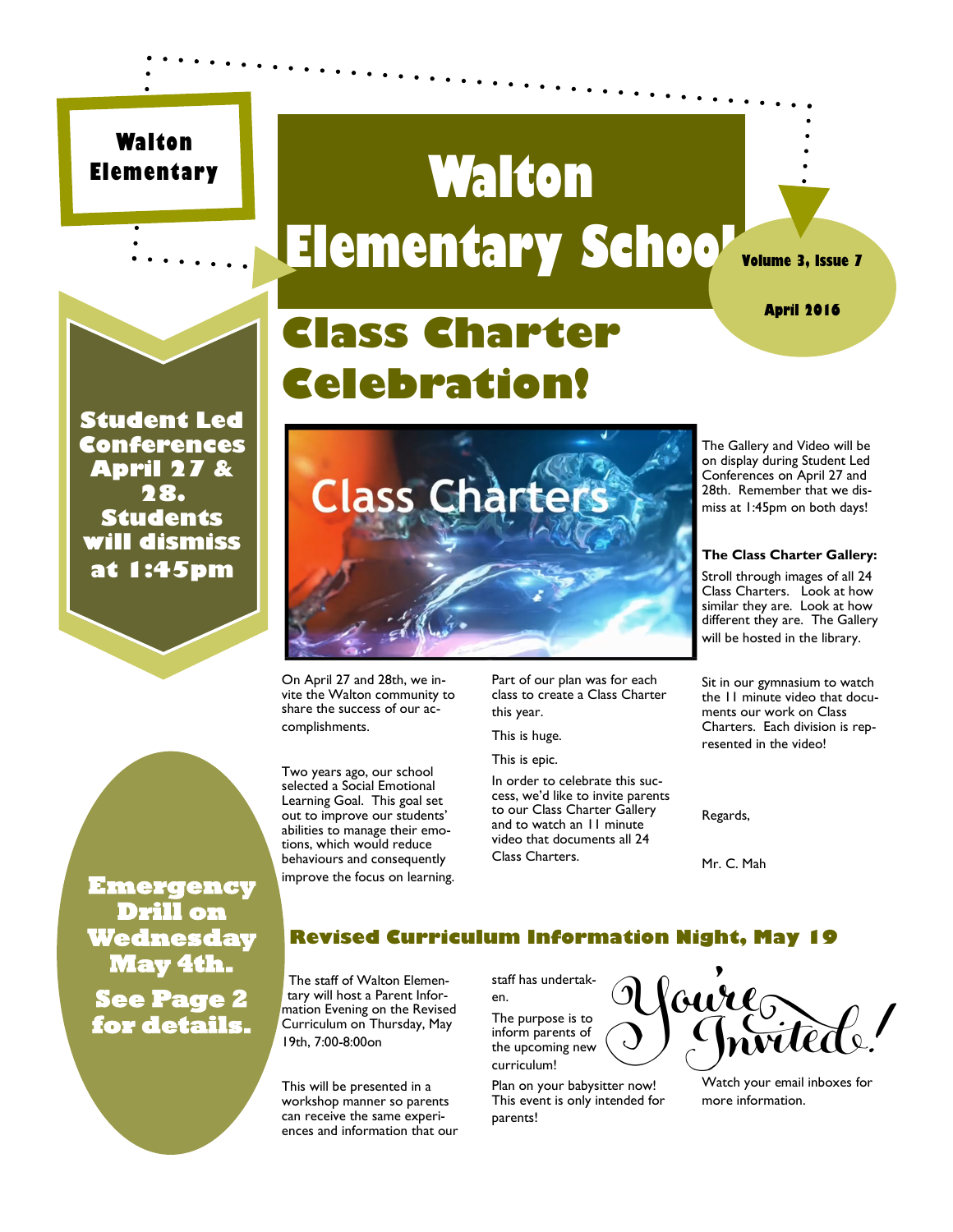#### **Emergency Release Drill on May 4th at 2pm!**

Walton Elementary will be part of the School District #43 Emergency Release Drill on Wednesday, May 4th.

We will simulate a real emergency to test our school community's response to a large scale disaster. We are asking parents to make every reasonable effort to participate in this drill.

The drill will end at 2:45pm. Any child remaining will dismiss from the field

Please ensure that your emergency contacts are updated at the school.

#### **We cannot release your child to anyone NOT listed as a contact.**

Parents will need to make sure either they or their emergency contacts are available to pick up their child. In order to ensure a safe and orderly environment, we are asking parents to follow these procedures:

#### Procedure:

- Students will duck/cover and then evacuate to the field. (See map.)
- Announcement made through Twitter.
- Parents/Contacts will line up in front of their child's division in order to retrieve him/her.
- If a parent has more than one child, he/she will have to get in line again.
- Once the child is retrieved, parent/contact/child should vacate immediately.
- If the teacher does not have your contact info, the contact is to report to the Information Table for assistance.



 $\bullet$ 

 $\bullet$  $\bullet$  $\ddot{\phantom{0}}$  $\bullet$  $\bullet$ 

> $\bullet$  $\bullet$  $\bullet$  $\bullet$

> > $\bullet$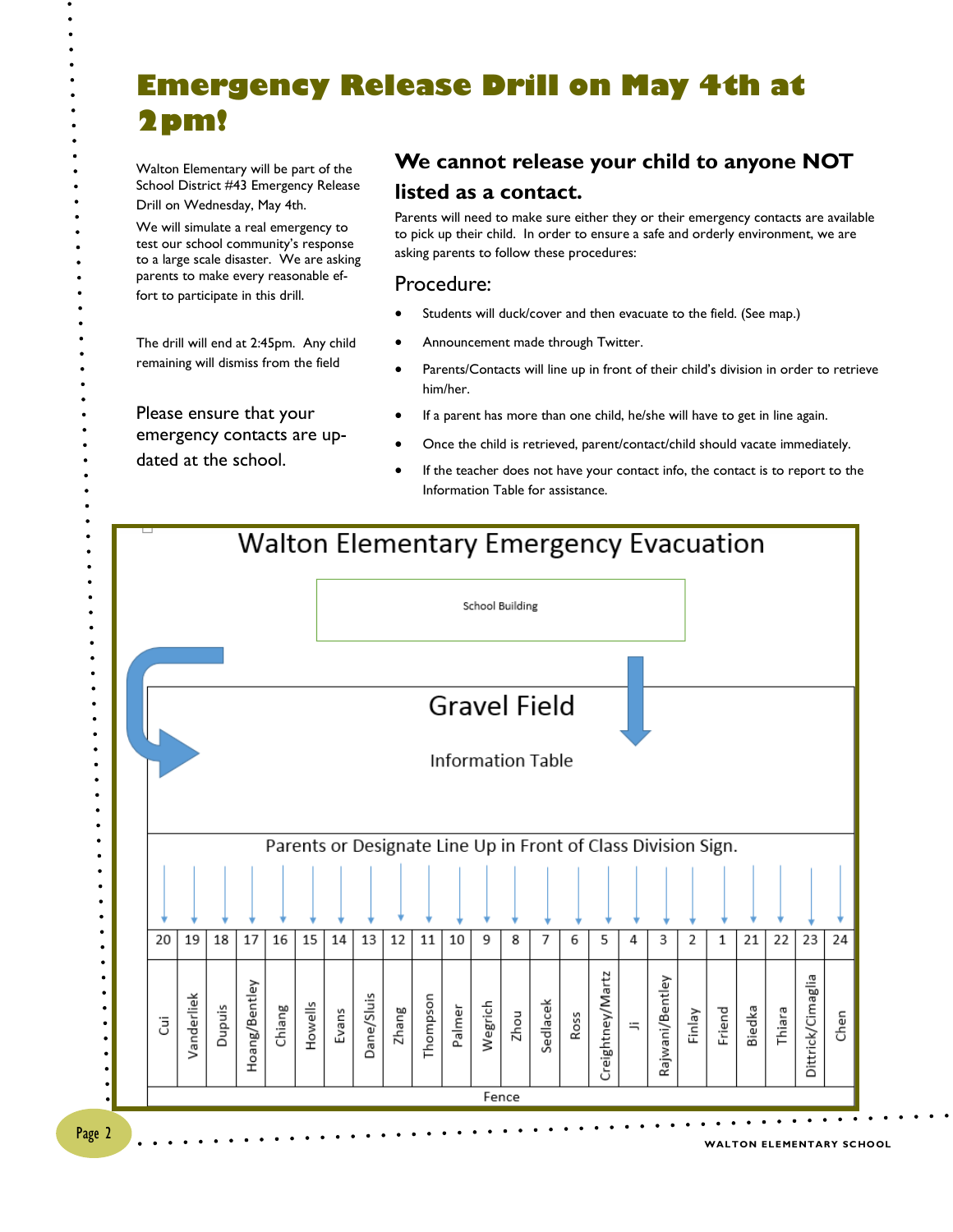## What's Going On at Walton?





#### Clockwise:

- The Walton Garden Beds planted! Ian Lai from the Richmond School Yard Society has been working with Mrs. Dupuis, Ms. Howells, Ms. Biedka and Ms. Cui's class have been participating.
- Ms. Biedka's class waters the garden bed!
- High jump practice during Track Attack Day on Thursday, April 14th
- Natasha gets ready to throw the discus.
- Ms. Chen is our new Mandarin Kindergarten teacher! Ms. Suen is on maternity leave.
- Walton Staff learning about Mood Meters at our April 15th Professional Day.
- Walton PAC and Popcorn Day!











#### **News from Around Walton!**

#### **Track and Field season has begun.**

We kicked off our season with a one day Track Attack Day on April 14th for students in Grades 3, 4 and 5. The purpose was to expose our students to the different track and field events. Track practices will begin on the week of April 25th. Make sure the permission forms are returned. A copy of the schedule is on the last page of this newsletter. Walton Elementary will participate in the District Track Meet on Wednesday, May 25th.

#### **Student Led Conferences, April 27 & 28**

As part of our reporting process, students will be sharing their learning with their parents. Please do not bring

younger siblings into the room as it can be distracting. Teachers will be communicating a schedule of available times with parents. All students will dismiss at 1:45pm on both days.

#### **Gifted Testing**

There will be no gifted testing at Grade 2 this year. The reason? The district has changed the test used to assess children in their gifted abilities. We are no longer assessing children at Grade 2. One of the changes is the age at assessment. Students in Grade 3 will receive the COG AT test. The older CTCS was administered to last year to the Grade 2s. Therefore there will be no testing this year.

#### **Looking Ahead to 2016-2017**

Parents are able to submit requests for their child's placement for September 2016. Requests should outline educational reasons for the child's placement. Requests that specify a teacher or other students will not be accepted. We cannot guarantee that requests can be accommodated. Please submit requests in writing no later than April 29th.

#### **Congratulations Ms. Suen!**

We are happy to share that Ms. Suen had a baby boy over Spring Break! Welcome baby Kayden!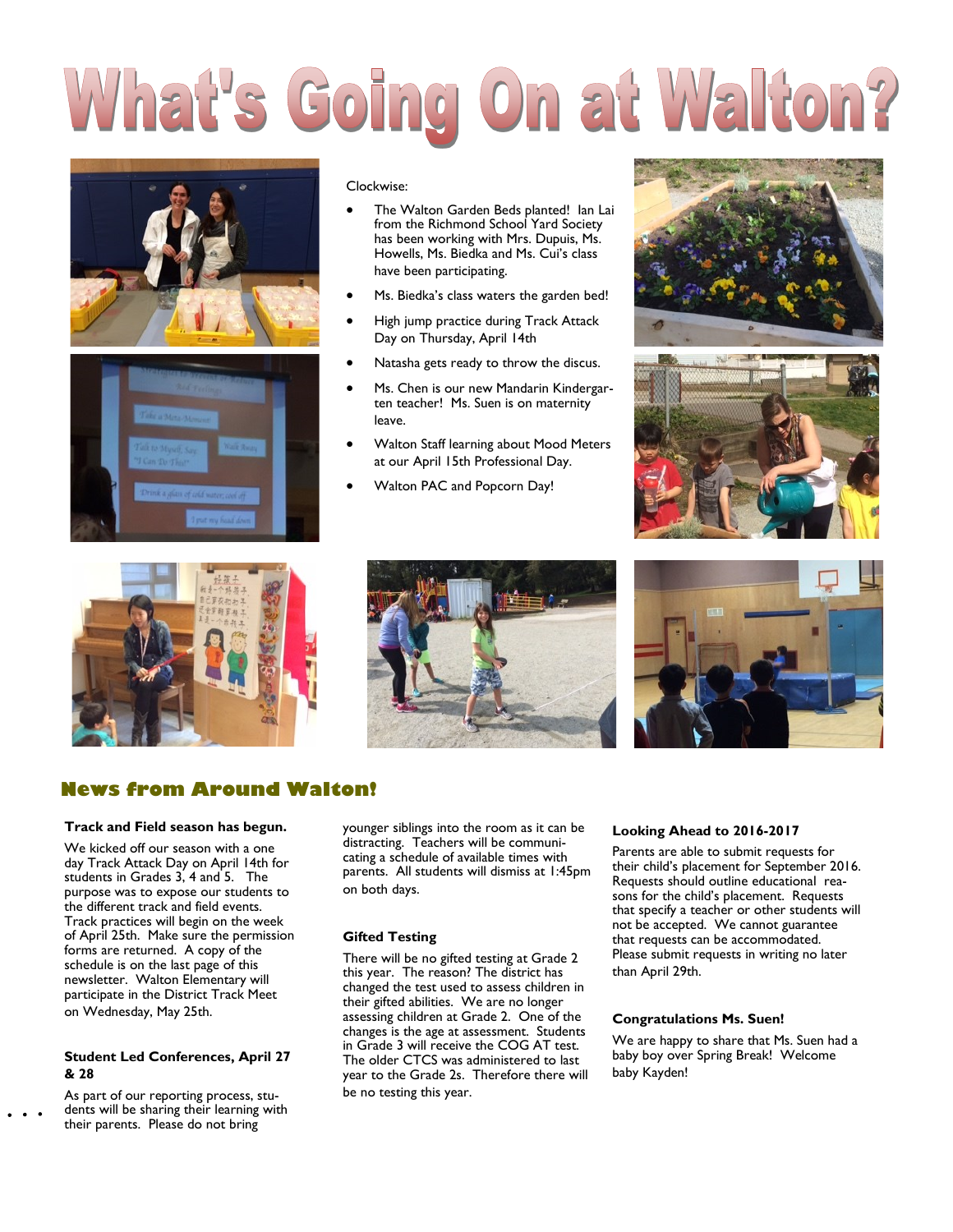## *April 2016*

| <b>Sun</b>               | <b>Mon</b>                 | <b>Tue</b>     | <b>Wed</b>                          | <b>Thu</b>                | Fri                       | <b>Sat</b>       |
|--------------------------|----------------------------|----------------|-------------------------------------|---------------------------|---------------------------|------------------|
|                          |                            |                |                                     |                           |                           |                  |
|                          |                            |                |                                     |                           | $\boldsymbol{\mathit{1}}$ | $\overline{2}$   |
|                          |                            |                |                                     |                           |                           |                  |
|                          |                            |                |                                     |                           |                           |                  |
| $\overline{\mathcal{S}}$ | $\overline{4}$             | $\overline{5}$ | $6\overline{6}$                     | 7                         | 8                         | $\boldsymbol{g}$ |
|                          |                            |                |                                     |                           |                           |                  |
|                          |                            |                |                                     |                           |                           |                  |
| 10                       | 11                         | 12             | 13                                  | 14                        | 15                        | 16               |
|                          | PAC Meet-<br>ing at $6:45$ |                | Como<br>Lake                        |                           | Pro. D.                   |                  |
|                          |                            |                | Relays                              |                           |                           |                  |
| 17                       | 18                         | 19             | 20                                  | 21                        | 22                        | 23               |
|                          |                            |                | The $80\textdegree$<br><b>Theme</b> |                           |                           |                  |
|                          |                            |                | Day                                 |                           |                           |                  |
| 24                       | 25                         | 26             | $27\,$                              | 28                        | 29                        | 30               |
|                          | Public<br>Speaking         |                | Early Dis-<br><i>missal</i> for     | Early Dis-<br>missal for  |                           |                  |
|                          | Finals, 9:00<br>$-11:00$   |                | ALL stu-<br>dents at 1:45           | ALL stu-<br>dents at 1:45 |                           |                  |
|                          |                            |                |                                     |                           |                           |                  |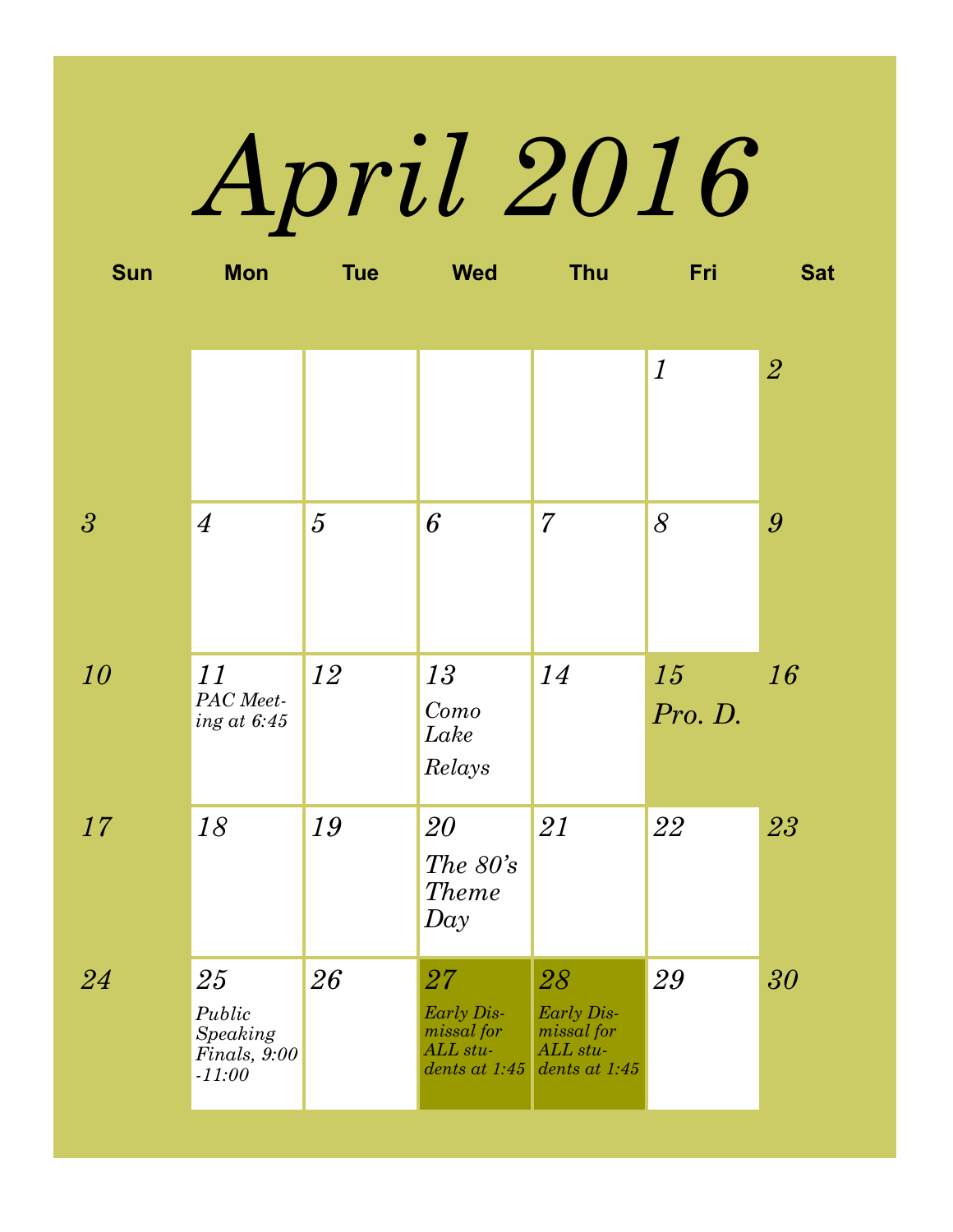# *May 2016*

| <b>Sun</b>                  | <b>Mon</b>            | <b>Tue</b>                         | <b>Wed</b>                                                                                  | <b>Thu</b>                                                        | Fri | <b>Sat</b>                                                              |
|-----------------------------|-----------------------|------------------------------------|---------------------------------------------------------------------------------------------|-------------------------------------------------------------------|-----|-------------------------------------------------------------------------|
|                             |                       |                                    |                                                                                             |                                                                   |     |                                                                         |
| $\mathcal{I}_{\mathcal{L}}$ | $\overline{2}$        | $\overline{\mathbf{3}}$            | $\overline{4}$<br>Emergency<br>Release Drill<br>in afternoon.<br>More details<br>to follow. | $\overline{5}$                                                    | 6   | $\overline{7}$                                                          |
| $\delta$                    | $\boldsymbol{9}$      | 10                                 | 11                                                                                          | 12                                                                | 13  | 14                                                                      |
| 15                          | 16                    | 17                                 | 18<br>Welcome to<br>Kindergarten,<br>$5:30 - 6:30$                                          | 19<br>Parent Work-<br>shop on New<br>Curriculum,<br>$7:00-8:00pm$ | 20  | 21<br>Youth Chinese<br>Test for regis-<br>tered Gr. $4 &$<br>$\sqrt{5}$ |
| 22                          | 23<br>Victoria<br>Day | 24<br>PAC Meet-<br>$ing\ at\ 6:45$ | 25<br>District<br><i>Track</i><br><b>Meet</b>                                               | 26                                                                | 27  | 28                                                                      |
| 29                          | 30                    | 31                                 |                                                                                             |                                                                   |     |                                                                         |
|                             |                       |                                    |                                                                                             |                                                                   |     |                                                                         |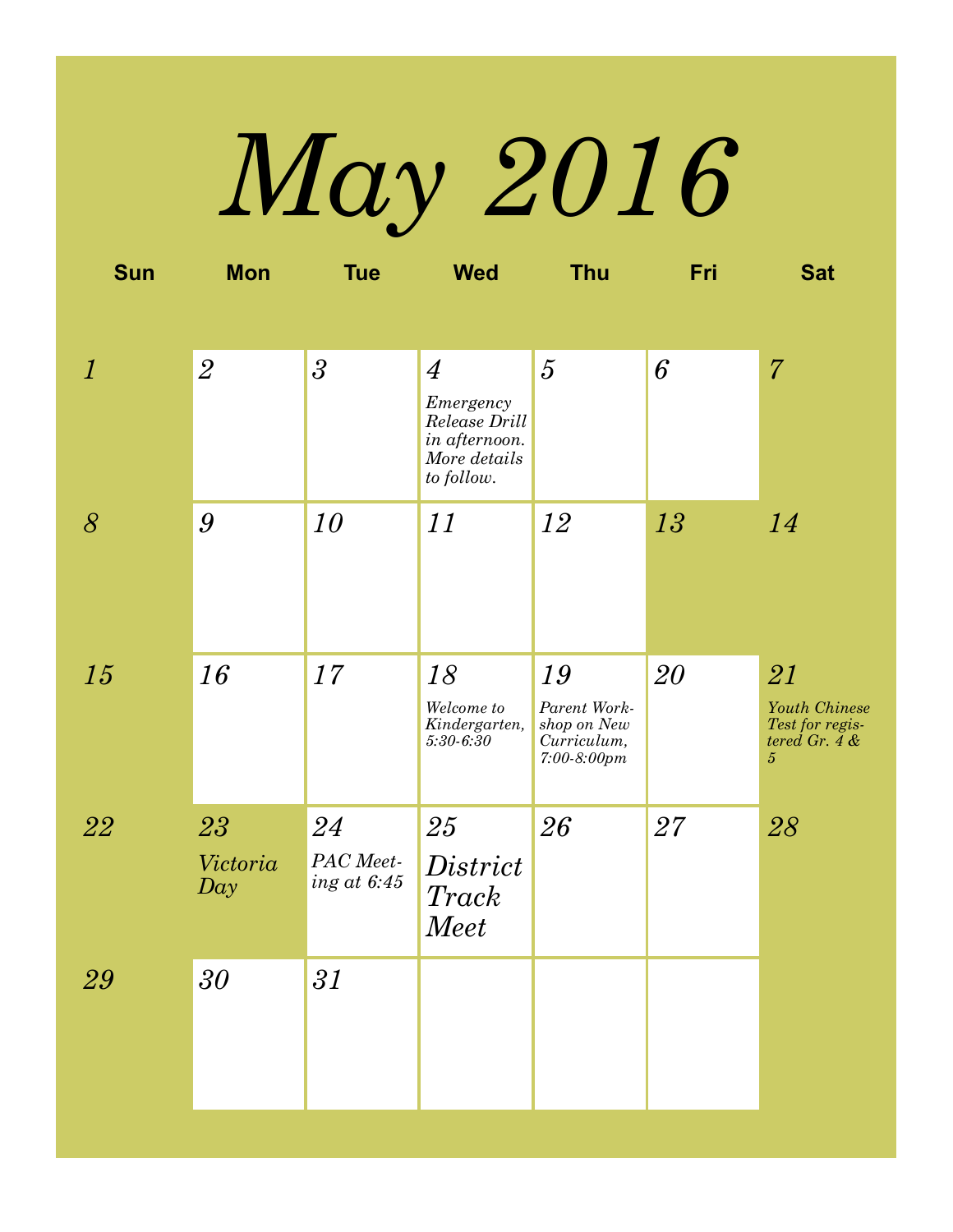# *June 2016*

| <b>Sun</b>     | <b>Mon</b> | <b>Tue</b>                 | <b>Wed</b>                                         | <b>Thu</b>       | Fri                               | <b>Sat</b>     |
|----------------|------------|----------------------------|----------------------------------------------------|------------------|-----------------------------------|----------------|
|                |            |                            |                                                    |                  |                                   |                |
|                |            |                            | $\boldsymbol{\mathit{1}}$                          | $\overline{2}$   | $\mathfrak{Z}$                    | $\overline{4}$ |
|                |            |                            |                                                    |                  |                                   |                |
|                |            |                            |                                                    |                  |                                   |                |
| $\overline{5}$ | 6          | $\overline{7}$             | $\delta$                                           | $\boldsymbol{g}$ | 10                                | 11             |
|                |            |                            |                                                    |                  | <b>Sports</b><br>$\overline{Day}$ |                |
|                |            |                            |                                                    |                  |                                   |                |
| 12             | 13         | 14                         | 15                                                 | 16               | 17                                | 18             |
|                | Pro. D.    | PAC Meet-<br>ing at $6:45$ |                                                    |                  |                                   |                |
|                |            |                            |                                                    |                  |                                   |                |
| 19             | 20         | 21                         | 22                                                 | 23               | 24                                | 25             |
|                |            |                            | Gr. 5<br>$\label{eq:3} Timeber line$               |                  | Grade 5<br>Farewell               |                |
|                |            |                            | Ranch Trip                                         |                  |                                   |                |
| 26             | 27         | ${\it 28}$                 | 29                                                 | 30               |                                   |                |
|                |            |                            | Farewell<br>$\label{thm:assem} As sembly$          |                  |                                   |                |
|                |            |                            | $3rd\ Report\ Card.$<br>Last Day for Stu-<br>dents |                  |                                   |                |
|                |            |                            |                                                    |                  |                                   |                |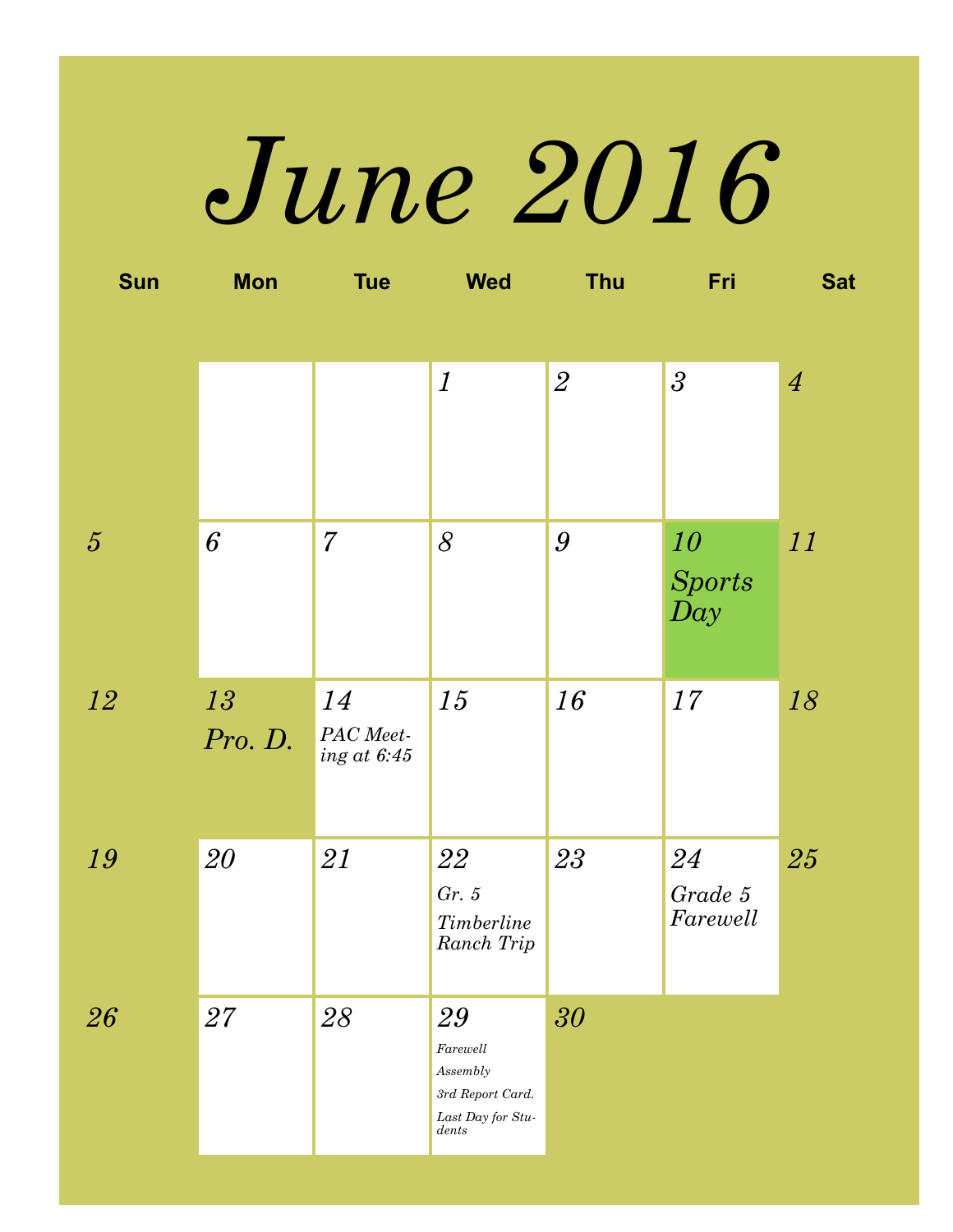

#### 2016 ONLINE Registration for ... **Elementary Skill Building opens 6AM,** Tuesday, April 26th

- ▲ Students must have an account with our online system **BEFORE** registering for courses.
- ▲ Please visit our website and create/update your account now.
- ▲ To create an account you will need your child's PEN number, which is available at your home school.

We are offering courses in Fine Arts, French Immersion, Montessori, Reading & Writing, Math, Science, Kindergarten-to-Grade 1 Transition and more.

**Dates:** Tuesday July 12 to Friday July 29 **Times:** 9 AM to 12 PM Monday to Friday **Locations:** 7 elementary locations - see website.

See webjite for full details!



www.summerlearningcoquitlam.ca